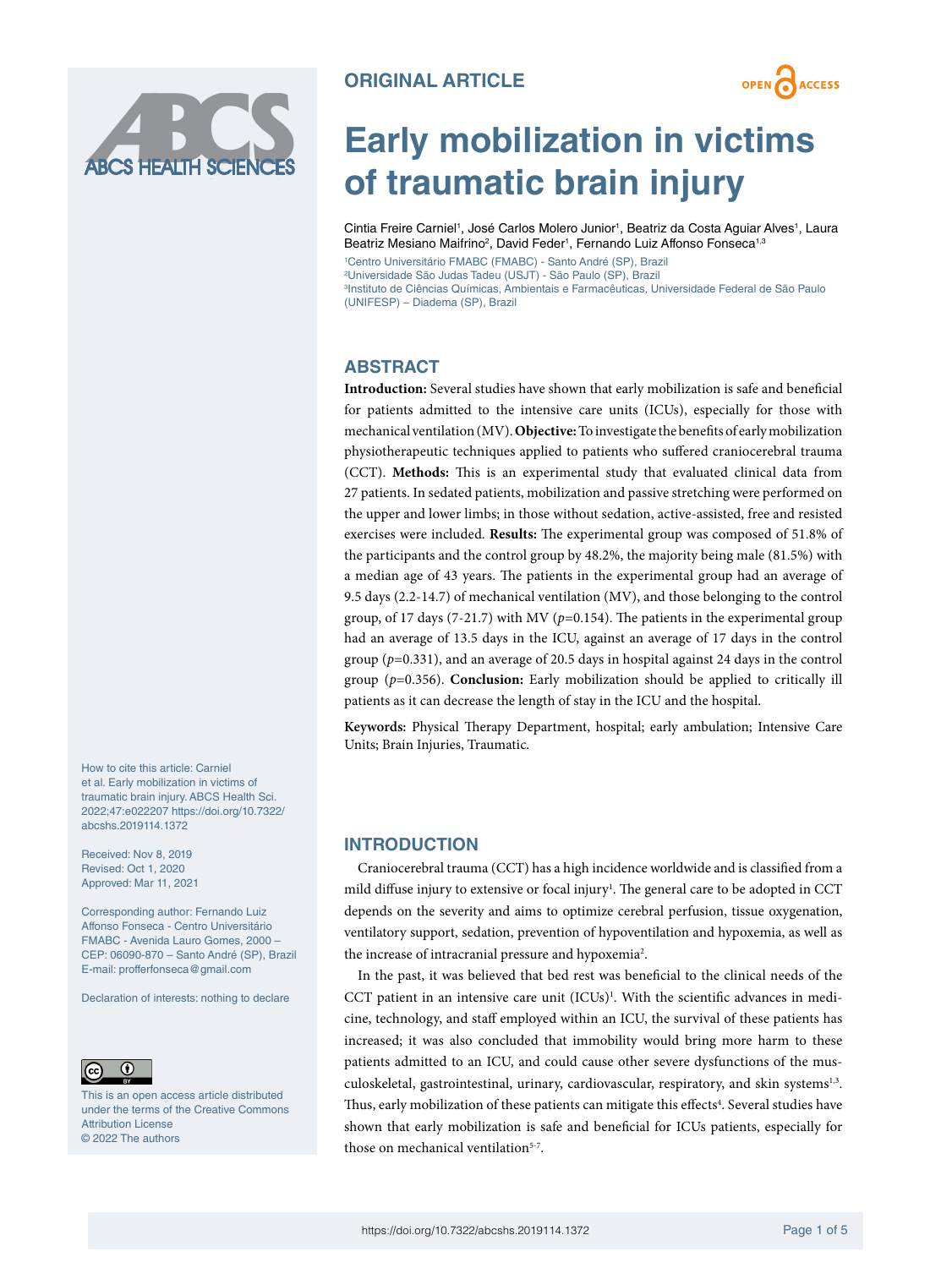Early intervention strategies include progressive therapeutic activities that aim to maintain muscle characteristics so that the risk inherent to rest and immobility is reduced<sup>8</sup>. In this context of CCT victims with its aggravating complexity and associated morbidities, early mobilization may be an option to reduce the adverse effects of immobilization, consequently reducing mechanical ventilation time as well as ICU stay and hospital stay, with consequent reduction of comorbidities acquired during hospitalization and mortality<sup>9</sup>.

According to the above, this study was aimed to investigate the benefits early mobilization physiotherapy techniques can bring when applied to patients who have suffered TBI and are admitted to ICUs.

# **METHODS**

This is quasi-experimental research conducted at Hospital Estadual Mário Covas (HEMC), located in Santo André, SP, Brazil. This study was authorized by the clinical director of the hospital and approved by the Ethics and Research Committee (CEP) of the Faculdade de Medicina do ABC (FMABC) under number 535.819 on 19/02/14. Patients were included after their legal guardians signed the consent forms (CFs). The study subjects were divided into experimental groups and control groups randomly and systematically by order of admission, with the first admitted to the unit directed to the experimental group, the second directed to the control group, and so on.

The patients in the experimental group were seen by the physiotherapy team (usual treatment) and by the students of the supervised internship of the Physiotherapy course of the Faculdade de Medicina do ABC (FMABC), always with a responsible teacher, for the early mobilization approach. These patients had been admitted to the hospital service 48 hours before their inclusion in the study. After this period, the approaches would no longer be considered early. This research was conducted 3 times a week, with a therapy time of approximately 40 minutes per session. The sessions were held during the patient's stay in the ICU until discharge. The control group patients were also assisted by ICU physiotherapists in their routines, which did not suffer interference from the research protocol (no early mobilization). The research protocol also did not interfere in the ventilatory and/or ventilatory weaning strategies of both groups.

## **Patient Selection**

For this study, the patients that were included had not been hospitalized for more than 48 hours in the institution, with age greater than or equal to 18 years, maintenance of ICP less than 20 mmHg or without intracranial hypertension (IH) diagnosed by the attending physician, absence of associated fractures, and

absence of chest trauma with pulmonary contusion. Among the 35 patients admitted to the ICU in the period February 2019 to 2018November 2019 and who passed the inclusion criteria and underwent randomization, 27 were included in this study and 08 excluded due to death (06) or transfer of hospital unit (02). Of these 27 patients, 14 (51.8%) were from the experimental group and 13 (48.2%) were from the control group (Figure 1).

#### **Protocol for a patient under sedation**

In patients under sedation (maintained between levels 5 and 6 of the RAMSAY scale), passive muscle mobilization and stretching were performed for 20 seconds in the upper and lower limbs with a minimum of 10 and a maximum of 20 repetitions in each joint, followed by functional positioning, maintenance of decubitus above 30º, and co-contraction performed manually by the physical therapist.

#### **Protocol for a patient without sedation**

In patients without sedation, using oxygen therapy (nasal oxygen catheter up to 3 liters per minute) after assessing clinical and neurological stability, with Glasgow Coma Scale (GCS) levels from 12 to 15 and Kendall's manual muscle strength test at least 3, in addition to the exercises described in the protocol for sedated patients, active-assisted, free and resistance exercises were included, aiming at functional activities such as sedestation in bed and the bedside, orthostasis, and sedestation in an armchair, according to the muscle strength assessed during the care. The protocol would be terminated if the patient presented signs of respiratory distress (dyspnea/tachypnea/desaturation <90%), hemodynamic instability (heart rate >125bpm and mean arterial pressure ≤ 90mmHg or decrease/increase >40 mmHg in systolic blood pressure), dizziness, intense sweating, or darkening of vision.



**Figure 1:** Flowchart of inclusion and exclusion of patients.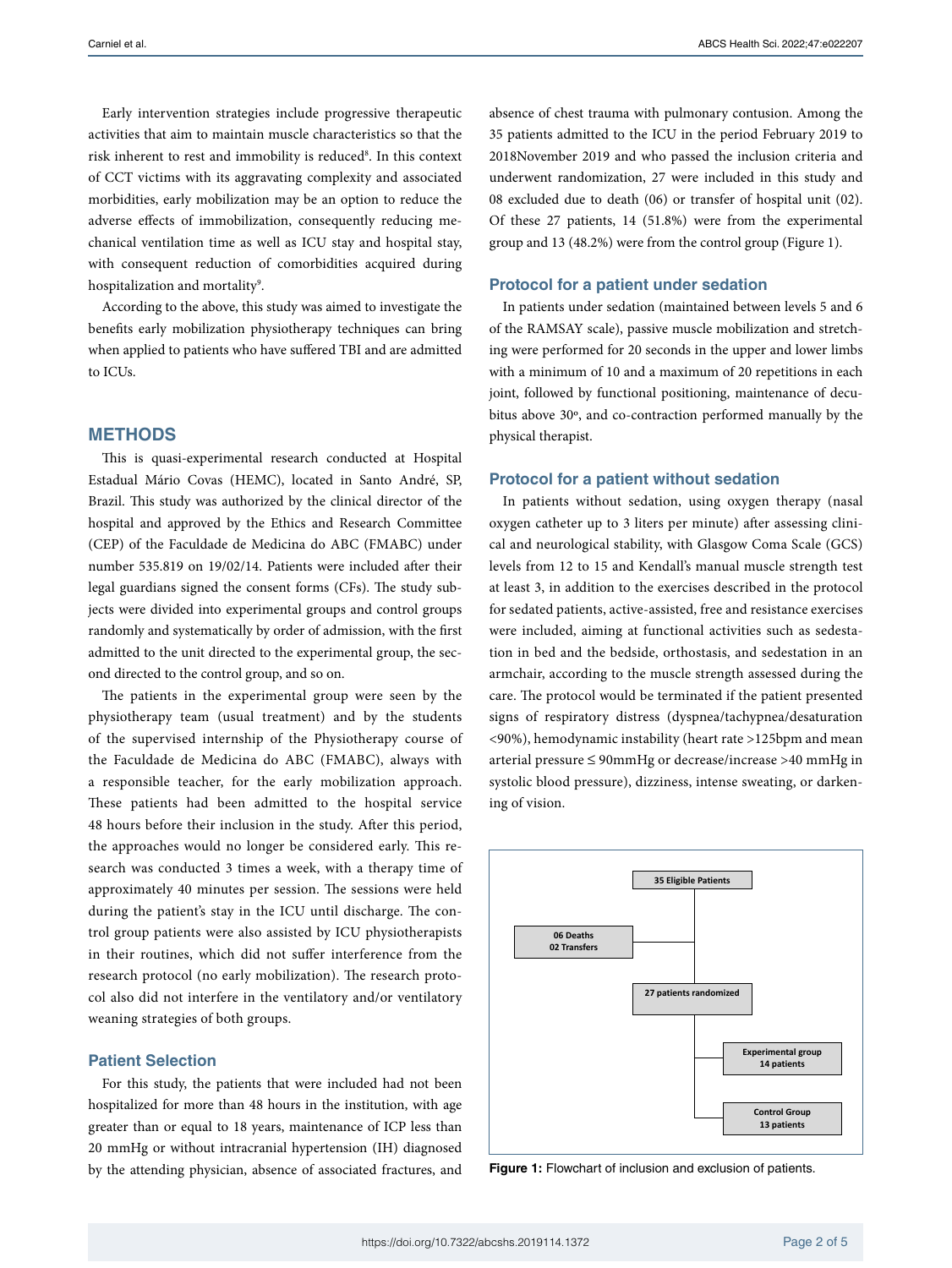#### **Data analysis**

Qualitative variables were presented by absolute and relative frequency and quantitative variables by a median,  $25<sup>th</sup>$ , and  $75th$ percentiles, and 95% confidence interval of the median (Shapiro-Wilk test, p<0.05). The Chi-square test and the Mann-Whitney test were used to analyze the associations between the variables according to the group. The confidence level adopted was 95%. Statistical analysis was performed using the statistical software Stata version 11.0.

### **RESULTS**

The distribution according to the sex and age of these individuals is described in Table 1. It is noted that these characteristics did not interfere in the application of the protocol. Treatment according to the group are described in Table 2. The groups did not show statistically significant differences, except concerning the surgical procedure  $(p<0.031)$ .

The association between length of stay in ICU, hospital stay, and mechanical ventilation according to the group is described in

**Table 1:** Characteristics of the study sample according to gender and age, obtained in the ICU of Hospital Mário Covas, Santo André, Brazil

| <b>Variables</b> | <b>Experimental</b> | <b>Control</b>   |             |  |  |  |
|------------------|---------------------|------------------|-------------|--|--|--|
|                  | $n$ (%)             |                  | $p^{\star}$ |  |  |  |
| Genre            |                     |                  |             |  |  |  |
| Male             | 12 (54.6)           | 10(45.4)         | $0.557*$    |  |  |  |
| Female           | 2(40)               | 3(60)            |             |  |  |  |
| Median (CI95%)   |                     |                  |             |  |  |  |
| Age (year)       | 45,0 (29.1-48.5)    | 37.0 (20.8-58.7) | $0.197**$   |  |  |  |

\*Chi-square test. \*\**Mann-Whitney* test.

#### **Table 2:** Treatment according to the groups included in the study.

| <b>Variables</b>          | <b>Experimental</b> | <b>Control</b> |             |  |  |  |
|---------------------------|---------------------|----------------|-------------|--|--|--|
|                           | $n$ (%)             |                | $p^{\star}$ |  |  |  |
| Orotracheal intubation    |                     |                |             |  |  |  |
| Yes                       | 12 (85.7)           | 10 (76.9)      |             |  |  |  |
| No                        | 2(14.3)             | 3(23.1)        | 0.557       |  |  |  |
| Tracheostomy              |                     |                |             |  |  |  |
| Yes                       | 2(14.3)             | 4(30.8)        |             |  |  |  |
| <b>No</b>                 | 12 (85.7)           | 9(69.2)        | 0.303       |  |  |  |
| Extubation                |                     |                |             |  |  |  |
| Yes                       | 12 (85.7)           | 10 (76.9)      |             |  |  |  |
| <b>No</b>                 | 2(14.3)             | 3(23.1)        | 0.557       |  |  |  |
| <b>Extubation failure</b> |                     |                |             |  |  |  |
| Yes                       | 1(7.1)              | 2(15.4)        | 0.496       |  |  |  |
| No                        | 13 (92.9)           | 11(84.6)       |             |  |  |  |
| <b>Surgical Procedure</b> |                     |                |             |  |  |  |
| Yes                       | 9(64.3)             | 5(35.7)        |             |  |  |  |
| <b>No</b>                 | 3(23.1)             | 10 (76.9)      | 0.031       |  |  |  |
| Intercurrence             |                     |                |             |  |  |  |
| Yes                       | 2(14.3)             | 0(0)           | 0.157       |  |  |  |
| No                        | 12 (85.7)           | 13 (100.0)     |             |  |  |  |

\*Chi-square test.

Table 3. It was found that the intervention group had shorter MV time, shorter ICU stay, and hospital stay, with a difference of 7.5, 3, 5and 3.5 days, respectively, when compared to the intervention group. The data were presented with intention-to-treat analysis due to the important clinical change.

The main trauma mechanisms of the patients in the study were motorcycle accident (n=9 - 31.3%), hit by a car (n=6 - 25.0%), fall from heights ( $n=6 - 25.0\%$ ), physical assault ( $n=4 - 12.5\%$ ) and car accident (n=2 - 6.2%).

In the present study, 76.9% of the control group patients underwent orotracheal intubation (OTI) while in the experimental group it was 85.7%. Patients in the control group spent less time under sedation than those in the experimental group.

No patient included in this study had a change in the intracranial pressure that prevented the continuation of the study, which demonstrates that an early mobilization is a safe approach.

#### **DISCUSSION**

Our early mobilization program influenced the meantime on mechanical ventilation. In this study, patients in the experimental group had a shorter stay (9.5 days) compared to the control group (17 days), with a delta of variation of approximately 08 days. Our results are similar to those described by Malkoç et al.<sup>10</sup> in which they evaluated the dependence on mechanical ventilation and length of stay in the intensive care unit. According to the authors, the patients in the intervention group (n=227) who participated in the respiratory physiotherapy, bed exercises, and mobilization program, stayed on average 6 and 10 days less respectively on MV in which they evaluated the dependence on mechanical ventilation and length of stay in the intensive care unit. According to the authors, the patients in the intervention group (n=227) who participated in the respiratory physiotherapy, bed exercises, and mobilization program, stayed on average 6 and 10 days less respectively.

Studies indicate that the early initiation of mobilization in patients under mechanical ventilation positively impacts the return to functional independence<sup>1,11</sup>. According to Sanders *et al.*<sup>12</sup>, the patients submitted to early rehabilitation had a decrease in ICU and hospital stay days when compared to the control group, averaging 5.5 and 11.2 days (respectively) for the experimental and 6.9 and 14.5 for the control group. A randomized study presented by Mundy *et al*. 13 with 458 patients who acquired pneumonia in the ICU used an early mobilization protocol and observed a decrease in ICU length of stay. Feliciano *et al*. 14, performed a quality-quantitative, prospective, controlled, and randomized clinical trial, and observed that patients with early mobilization had a mean total time in MV days, length of ICU stay in days, length of hospital stay in days, and length of hospital stay shorter than the control group.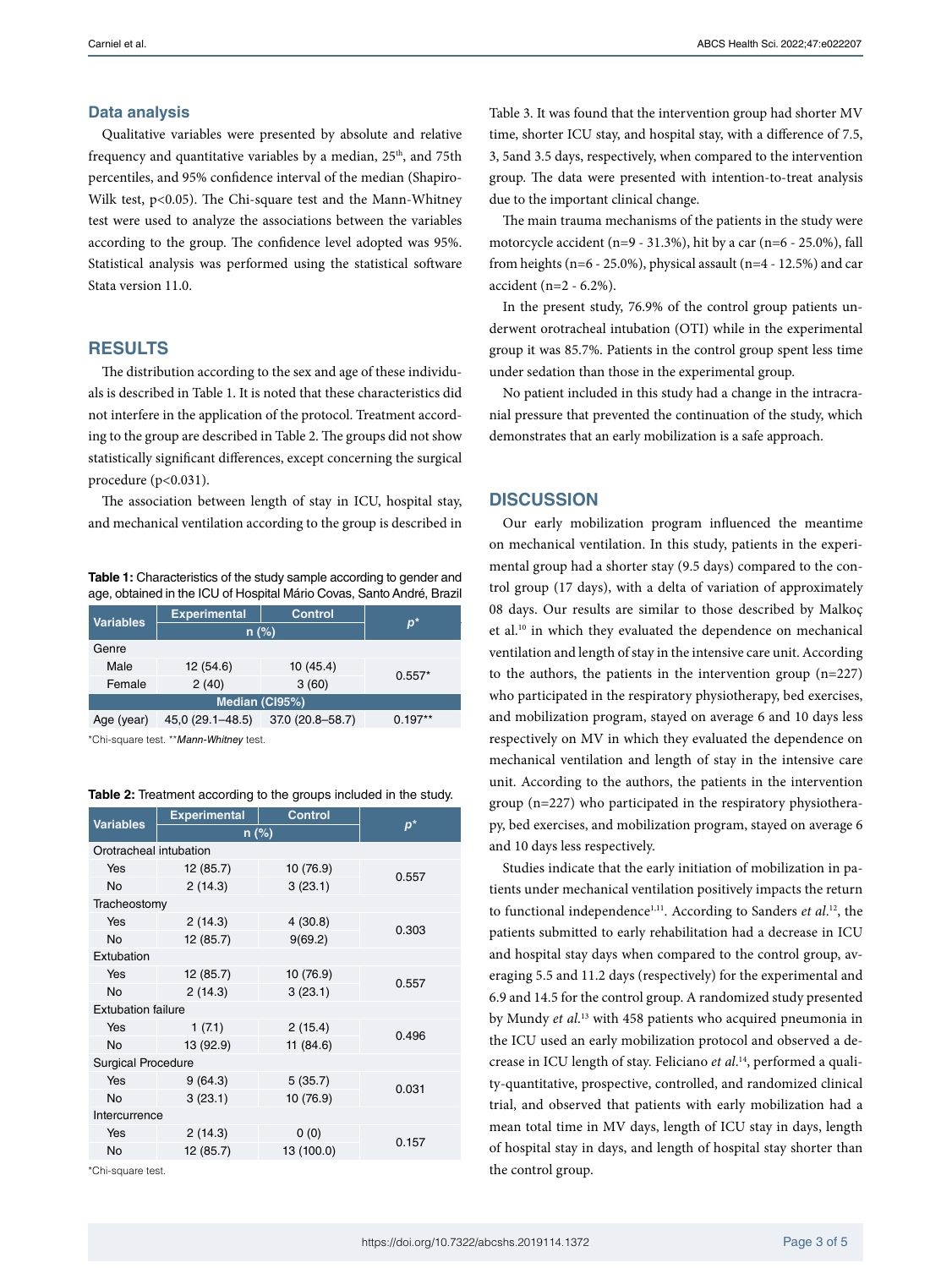| Variables                          | <b>Control</b>   | <b>Experimental</b> |       |  |  |  |
|------------------------------------|------------------|---------------------|-------|--|--|--|
|                                    | Median (CI95%)   | p'                  |       |  |  |  |
| Mechanical ventilation time (days) | $17(7.0 - 21.7)$ | $9.5(2.2 - 14.7)$   | 0.154 |  |  |  |
| Length of stay in ICU (days)       | $17(9.8 - 26.3)$ | $13.5(3.8 - 22.5)$  | 0.331 |  |  |  |
| Length of hospital stay (days)     | 24 (14.4-42.8)   | 20.5 (11.3-35.2)    | 0.356 |  |  |  |

**Table 3:** Association between duration of mechanical ventilation, length of stay in the Intensive Care Unit of Hospital Mário Covas (Santo André, Brazil) and length of hospital stay according to the group.

ICU: Intensive Care Unit. CI95%: 95% confidence interval. \**Mann-Whitney* test.

A study showed that patients submitted to early rehabilitation presented a decrease in ICU and hospital stay days when compared to the control group, with a mean of 5.5 and 11.2 days (respectively) for the experimental group, and 6.9 and 14.5 for the control group. A randomized study presented by Mundy *et al*. 13 with 458 patients who acquired pneumonia in the ICU, used an early mobilization protocol and observed a decrease in ICU length of stay. Similarly, Feliciano *et al.*14 performed a quali-quantitative, prospective, controlled, and randomized clinical trial with 14 patients in both groups and observed that the early mobilization group had a mean of 10.86±9.63 in total time in days of MV, 19.86±11,67 time in days of ICU stay and 32.21±16.44 time in days of hospital stay when compared with the control group that presented 13.25±13.51 time in MV days, 21.43±17.14 time in ICU days and 39.71±17.57 time in days of hospital stay.

The weaning and extubation process of patients diagnosed with CCT is of great importance for a satisfactory evolution and should be considered as a primary goal, and early mobilization can favor this process<sup>2,10</sup>.

In the study by Borges *et al*. 15, the MV time was 10.2 days for the control group and 8.8 days for the experimental group. In this study, 76,9% of the patients in the control group and 85,7% of the subjects in the experimental group were submitted to OTI; patients in the control group stayed less time under sedation compared to those in the experimental group. In the same study by

Borges *et al*., 15 76.9% of patients in the control group underwent OTI, while in the experimental group 85.7% underwent, and patients in the control group spent less time under sedation compared to those in the experimental group.

However, despite the evidence cited here that early mobilization in critically ill patients promotes a decrease in deleterious effects and consequently reduces the length of hospital stay, some health professionals are still afraid to mobilize critically ill patients and those under MV, restricting these subjects to inactivity<sup>3,16</sup> in other words, it is still challenging to overcome the multiple barriers that prevent its widespread use.

The results of this study suggest that early mobilization performed in a systematic and protocolized way may lead to a decrease in MV time, ICU, and hospital stay, with consequent cost and morbidity reduction. However, further studies with a larger number of subjects are needed to evaluate this outcome.

#### **Conclusion**

The results of this study showed that early mobilization performed in a systematic and protocoled manner decreases the length of stay in the ICU and hospital, with a possible reduction of cost and morbidity, and mortality related to a prolonged hospital stay, which was not directly evaluated in this study; however, it is important to emphasize that the sample size of the groups did not allow us many stratifications and, thus, it is necessary to continue this research with a larger population for better conclusions.

# **REFERENCES**

- 1. Mota CM, Silva VG. A segurança da mobilização precoce em pacientes críticos: uma revisão de literatura. Interfaces Cient Saude Ambiente. 2012;1(1):83-91. [http://doi.org/10.17564/2316-3798.2012v1n1p83-91](http://dx.doi.org/10.17564/2316-3798.2012v1n1p83-91)
- 2. Prieto R, Gutiérrez-González R, Pascual JM, Roda JM, Cerdán S, Matias-Guiu J, *et al.* Modelos experimentales de traumatismo craneocefálico. Neurocirurgia. 2009;20:225-44.
- 3. Dantas CM, Silva PFS, Siqueira FHT, Pinto RMF, Matias S, Maciel C, *et al*. Influência da mobilização precoce na forca muscular periférica e respiratória em pacientes críticos. Rev Bras Ter Intensiva. 2012;24(2):173-8. <http://dx.doi.org/10.1590/S0103-507X2012000200013>
- Aquim EE, Bernardo WM, Buzzini RF, Azeredo NSG, Cunha LS, Damasceno MCP *et al.* Brazilian Guidelines for Early Mobilization in Intensive Care Unit. Rev Bras Ter Intensiva. 2019;31(4):434-43. <http://dx.doi.org/10.5935/0103-507x.20190084>
- 5. Fontela PC, Lisboa TC, Forgiarini-Júnior LA, Friedman G. Early mobilization practices of mechanically ventilated patients: a 1-day point-prevalence study in southern Brazil. Clinics. 2018;73:e241. <http://dx.doi.org/10.6061/clinics/2018/e241>
- 6. Li Z, Peng X, Zhu B, Zhang Y, Xi X. Active mobilization for mechanically ventilated patients: a systematic review. Arch Phys Med Rehabil. 2013;94(3):551-61. <http://dx.doi.org/10.1016/j.apmr.2012.10.023>
- 7. Adler J, Malone D. Early mobilization in the intensive care unit: a systematic review. Cardiopulm Phys Ther J. 2012;23(1):5-13.
- 8. Koizumi MS, [Lebrao ML](http://www.scielo.br/cgi-bin/wxis.exe/iah/?IsisScript=iah/iah.xis&base=article%5Edlibrary&format=iso.pft&lang=i&nextAction=lnk&indexSearch=AU&exprSearch=LEBRAO,+MARIA+LUCIA), [Mello-Jorge MHP,](http://www.scielo.br/cgi-bin/wxis.exe/iah/?IsisScript=iah/iah.xis&base=article%5Edlibrary&format=iso.pft&lang=i&nextAction=lnk&indexSearch=AU&exprSearch=MELLO-JORGE,+MARIA+HELENE+PRADO+DE) [Primerano](http://www.scielo.br/cgi-bin/wxis.exe/iah/?IsisScript=iah/iah.xis&base=article%5Edlibrary&format=iso.pft&lang=i&nextAction=lnk&indexSearch=AU&exprSearch=PRIMERANO,+VANESSA) [V](http://www.scielo.br/cgi-bin/wxis.exe/iah/?IsisScript=iah/iah.xis&base=article%5Edlibrary&format=iso.pft&lang=i&nextAction=lnk&indexSearch=AU&exprSearch=PRIMERANO,+VANESSA). Morbimortalidade por Traumatismo Crânio-encefálico no município de São Paulo, 1997. Arq Neuropsiquiatr. 2000;58(1):81-8. <http://dx.doi.org/10.1590/S0004-282X2000000100013>